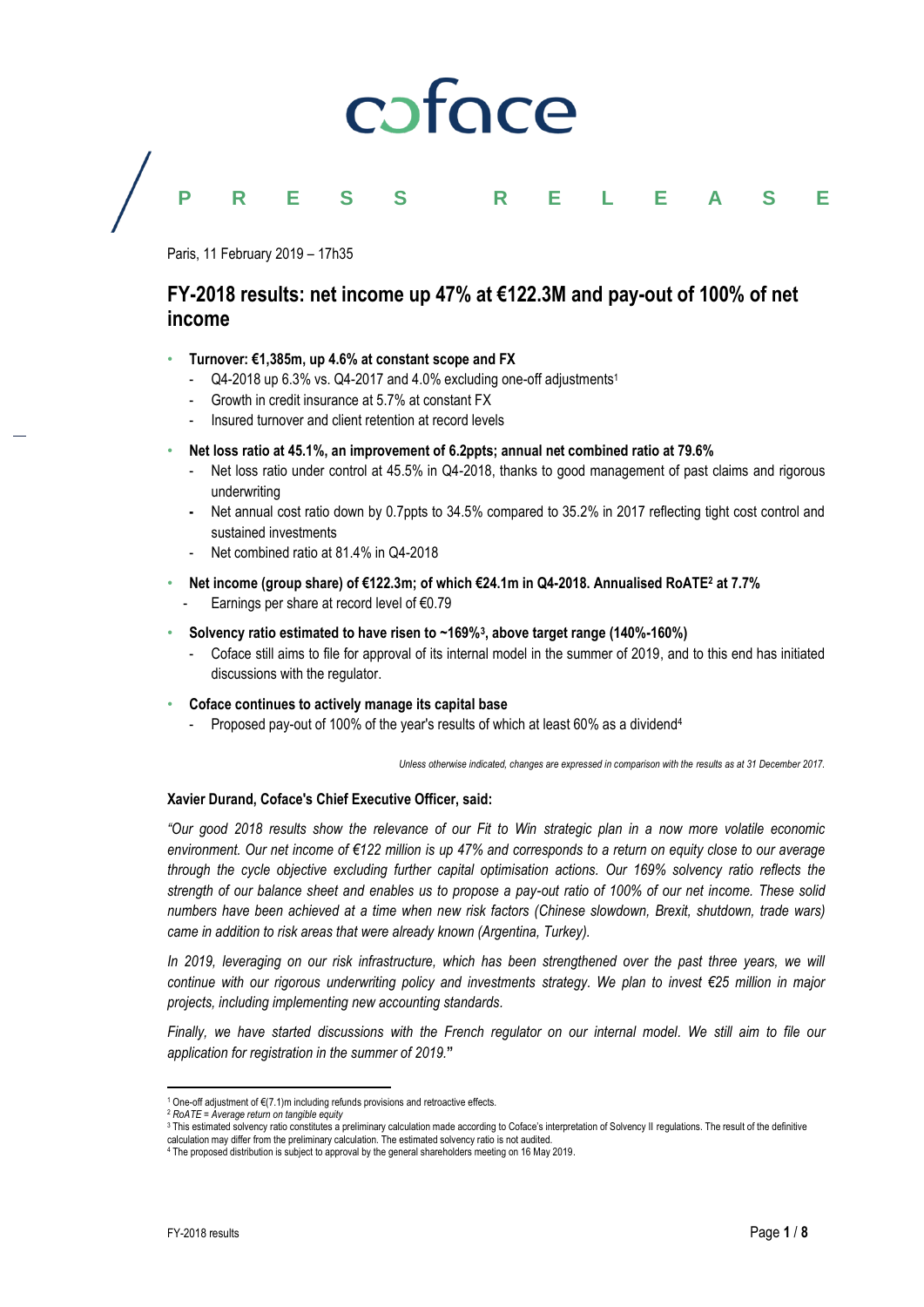# coface

# **PRESS RELEASE**

### **Key figures at 31 December 2018**

The Board of Directors of COFACE SA examined the consolidated financial statements at 31 December 2018 at its meeting of 11 February 2019. These have been reviewed by the Audit Committee; accounts are non-audited, certification is in progress.

| Income statement items in €m                  | 2017    | 2018                | $\%$    | $\frac{9}{6}$<br>ex. FX |
|-----------------------------------------------|---------|---------------------|---------|-------------------------|
| Gross earned premiums                         | 1,109.7 | 1,142.6             | $+3.0%$ | $+5.7%$                 |
| Services revenue                              | 245.2   | 242.1               | (1.3)%  | (0.1)%                  |
| <b>REVENUE</b>                                | 1,354.9 | 1,384.7             | $+2.2%$ | $+4.6%$                 |
| UNDERWRITING INCOME/LOSS AFTER REINSURANCE    | 99.8    | 157.8               | x1.6    | x1.5                    |
| Investment income, net of management expenses | 55.3    | 51.1                | (7.5)%  | $+10.3%$                |
| <b>CURRENT OPERATING INCOME</b>               | 155.0   | 208.9               | x1.3    | x1.4                    |
| Other operating income / expenses             | (0.6)   | (5.0)               | x8.5    | N.A                     |
| <b>OPERATING INCOME</b>                       | 154.4   | 203.9               | x1.3    | x1.4                    |
| <b>NET INCOME</b>                             | 83.2    | 122.3               | x1.5    | x1.5                    |
| <b>Key ratios</b>                             | 2017    | 2018                | $\%$    |                         |
| Loss ratio net of reinsurance                 | 51.4%   | 45.1%               | (6.2)   | ppts.                   |
| Cost ratio net of reinsurance                 | 35.2%   | 34.5%               | (0.7)   | ppts.                   |
| <b>COMBINED RATIO NET OF REINSURANCE</b>      | 86.6%   | 79.6%               | (7.0)   | ppts.                   |
| Balance sheet items in €m                     | 2017    | 2018                | $\%$    |                         |
| Total Equity (group share)                    | 1,802.6 | 1,806.2             | $+0.2%$ |                         |
| <b>SOLVENCY RATIO</b>                         | 164%*   | $169%$ <sup>3</sup> | $+5$    | ppts.                   |

\* End-2017 final solvency ratio stands at 164% (based on the interpretation by Coface of Solvency II and integrating a stricter estimation for Factoring SCR to

anticipate regulatory changes). Not audited.<br><sup>3</sup> This estimated solvency ratio constitutes a preliminary calculation made according to Coface's interpretation of Solvency II regulations. The result of the definitive calculation may differ from the preliminary calculation. The estimated solvency ratio is not audited. It includes the impact of the stricter estimation for Factoring SCR.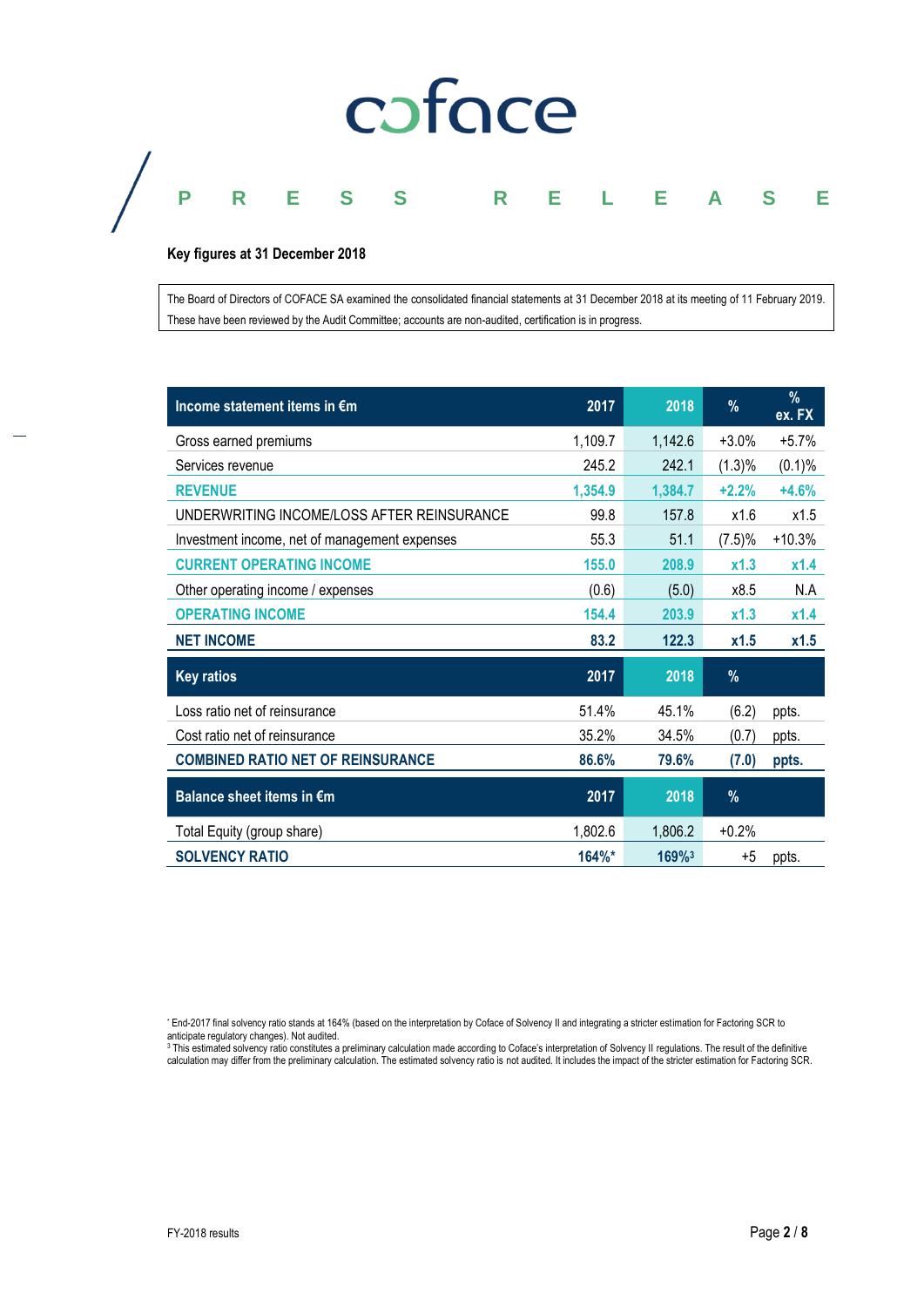# caface **PRESS RELEASE**

#### **1. Turnover**

In 2018, Coface recorded consolidated turnover of €1,384.7 million, up +4.6% at constant exchange rates compared to 2017. On a reported basis (at current exchange rates), turnover increased by +2.2% due to the strengthening of the euro against the other currencies in which the Group operates.

In line with the trends of previous quarters, the growth in Coface's customer business had a positive impact of +6.1% for the year, despite a slight slowdown at the end of the year. The price decline remains controlled at (1.4)%, reflecting good commercial management and the start of re-pricing in highest risk markets.

The retention rate was high in most regions and reached a record annual level of 91.1% for the Group. New business totalled €116m, down €13m from 2017, in line with a rigorous underwriting policy. The fourth quarter was up very slightly compared to the same period in 2017, confirming the gradual catch-up undertaken throughout the year.

Insurance turnover (including bonding and single risk) increased by +5.7% at constant scope and exchange rates compared to 2017 (up +3.0% at current exchange rates), thanks to the return to growth in mature markets as a result of the growth in our clients' business and a high level of contract retention.

Turnover from other activities (Factoring and Services) was down (1.3)% compared to 2017 due to lower factoring revenues in Germany in a context of tight control of margins and risks, offset by good growth in services revenues.

| Total revenue - in $\epsilon$ m | 2017    | 2018    | %       | $\%$<br>ex. FX |
|---------------------------------|---------|---------|---------|----------------|
| Northern Europe                 | 303.9   | 303.1   | (0.3)%  | (0.2)%         |
| Western Europe                  | 280.8   | 284.0   | $+1.1%$ | $+1.6%$        |
| Central & Eastern Europe        | 127.7   | 133.8   | $+4.8%$ | $+6.1%$        |
| Mediterranean & Africa          | 348.0   | 370.4   | $+6.4%$ | $+8.2%$        |
| North America                   | 121.9   | 126.5   | $+3.8%$ | $+8.3%$        |
| Latin America                   | 75.7    | 71.5    | (5.5)%  | $+11.9%$       |
| Asia Pacific                    | 96.9    | 95.4    | (1.5)%  | $+2.7%$        |
| <b>Total Group</b>              | 1.354.9 | 1.384.7 | $+2.2%$ | $+4.6%$        |

In the Northern Europe region, turnover decreased by (0.3)% and (0.2)% at constant exchange rates, mainly due to lower factoring revenues. Credit insurance revenues increased by +1.6% due to policyholders' activity and a good level of retention, marking the reversal of the downward trend observed in the last several years.

In Western Europe, turnover was up by +1.1% and +1.6% at constant exchange rates thanks, on the one hand, to the activity of our customers and, on the other hand, to the Group's record retention.

In Central and Eastern Europe, turnover grew by +4.8% and +6.1% at constant exchange rates. This growth is taking place in the context of strict risk management, particularly in Poland where factoring revenues were also up.

In Mediterranean and Africa, a region driven by Italy and Spain, turnover rose by +6.4% and +8.2% at constant exchange rates, thanks to good sales momentum and growth in policyholders' business.

In North America, turnover increased by +3.8% as reported and +8.3% at constant exchange rates. The Group has now stabilised its portfolio and the signing of major contracts, particularly in Single Risk, explains the significant growth in turnover.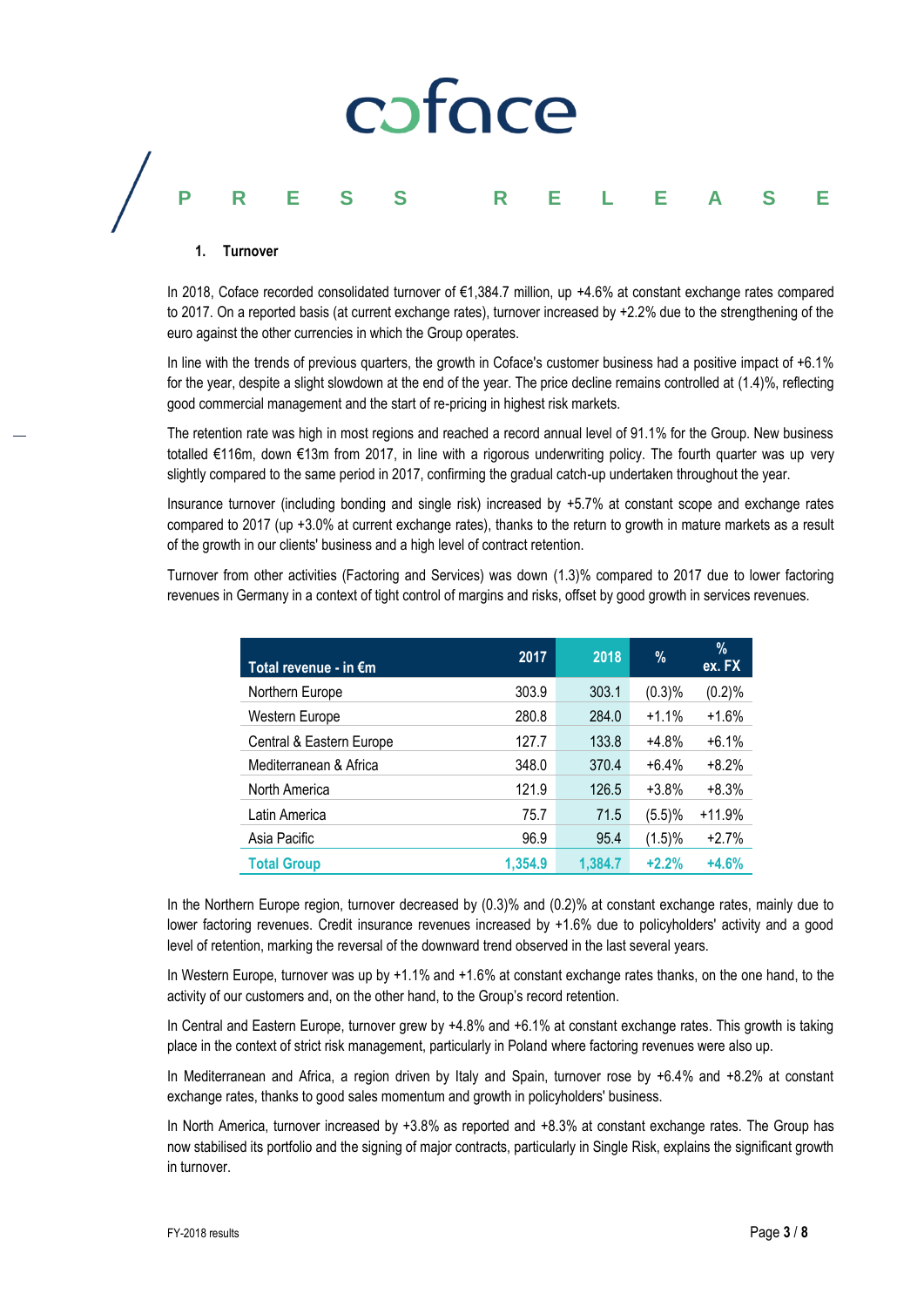# caface **PRESS RELEASE**

Turnover in the Asia-Pacific region decreased by (1.5)% as reported and increased by +2.7% at constant exchange rates. Customer activity is on the rise and the region is recording improved sales performance in credit insurance. Part of this increase was offset by high premium refunds (low claims experience).

In Latin America, turnover decreased by (5.5)% as reported but increased by +11.9% at constant exchange rates due to a good level of customer activity and the signature of major international contracts. This increase was achieved in a context of prudent risk management (currency turbulence).

#### **2. Results**

#### - Combined ratio

The combined ratio net of reinsurance was 79.6% for the year (down 7.0 points year-on-year). The combined ratio net of reinsurance for Q4-2018 was 81.4%, reflecting a further gradual normalisation of the claims ratio.

#### (i) Loss ratio

The gross loss ratio stood at 44.2% in 2018, an improvement of 7.2 points compared to the previous year. In Q4-2018, the gross loss ratio was 45.3% but benefited from a favourable exchange rate effect (revaluation of liabilities in local currency) to the equivalent of one point. Excluding this effect, the gross loss ratio would have been 46.3% for the quarter compared to 43.6% in the previous quarter (also excluding currency).

The Group's provisioning policy remains unchanged. The rigorous management of past claims enabled the Group to record 34.0 points of recovery on previous claims during the year. These levels remain well above the historical average. In particular, they benefited from good recoveries on two major claims recorded in previous years. A portion of these recoveries has been provisioned again in the current year because the companies concerned, to which the Group retains exposure, have not fully recovered from their difficulties.

These movements are an opportunity for the Group to highlight the sensitivity of the credit insurance business to large single claims, which can represent a significant portion of quarterly profit.

The net loss ratio also improved to 45.1%, a decrease of 6.2 points compared to 2017.

#### (ii) Cost ratio

Coface continues to implement its operational efficiency programme. Savings achieved for the year amount to €39 million; a level higher than the target set in the Fit to Win plan for a total annualised saving of €30 million over 2018.

The savings made it possible to continue to reinvest in Coface's in-depth transformation around risks, systems, processes and service quality.

The cost ratio net of reinsurance was 34.5%, an improvement of 0.7 points year-on-year.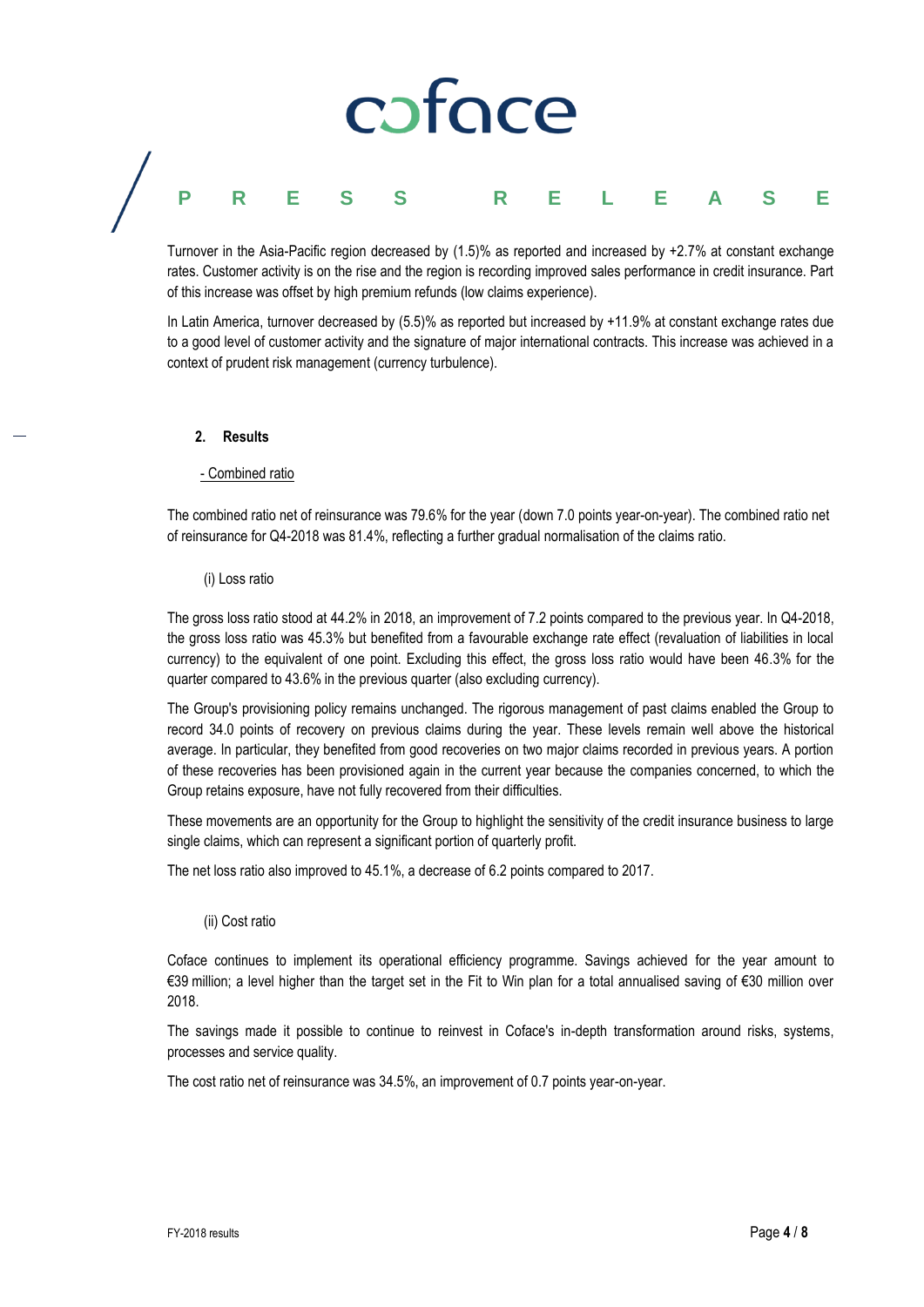# coface **PRESS RELEASE**

### - Financial result

Net financial income amounted to €51.1 million in 2018, including €4.7 million in net realised capital gains and depreciations. Given the conditions prevailing on financial markets, the level of realised capital gains was down compared to 2017.

In an environment still marked by historically low rates, Coface managed to record a slight increase in the portfolio's current yield (i.e. excluding capital gains and depreciations) to €40.7 million (compared with €37.5 million in 2017). The accounting yield<sup>5</sup>, excluding capital gains, stood at 1.5% in 2018, and was very slightly higher than the previous year (1.4%).

#### - Operating income and net income

Operating income amounted to €203.9 million for the year, up sharply (+32.0%) compared to the previous year, mainly as a result of the lower claims ratio, and revenue growth.

The effective tax rate decreased to 34% from 41% in 2017.

In total, net income (group share) amounted to €122.3m, including €24.1m in Q4-2018.

### **3. Shareholders' equity**

At 31 December 2018, the Group's shareholders' equity amounted to €1,806.2 million, up €3.6 million or +0.2% (€1,802.6 million at 31 December 2017).

The change is explained mainly by the positive net result of €122.3 million offset by the dividend payment (€52.9 million), share buybacks (€46.8 million) and negative adjustments on the fair value of investments (€18.7 million).

The share buyback programme announced on 24 October 2018 for a maximum amount of €15 million was completed on 8 January 2019. In total, 1,867,312 shares were purchased for a value of €14,999,990 (excluding fees).

The return on average tangible equity (RoATE) was 7.7% for the full year 2018 and 8.0%<sup>6</sup> excluding non-recurring items.

 $\overline{a}$ 

<sup>&</sup>lt;sup>5</sup> Accounting profitability ratio calculated on average investment portfolio excluding non-consolidated subsidiaries.<br><sup>6</sup> Non-recurring items amounted to €(3.8)m and mainly including €10.6m of restructuring charges parti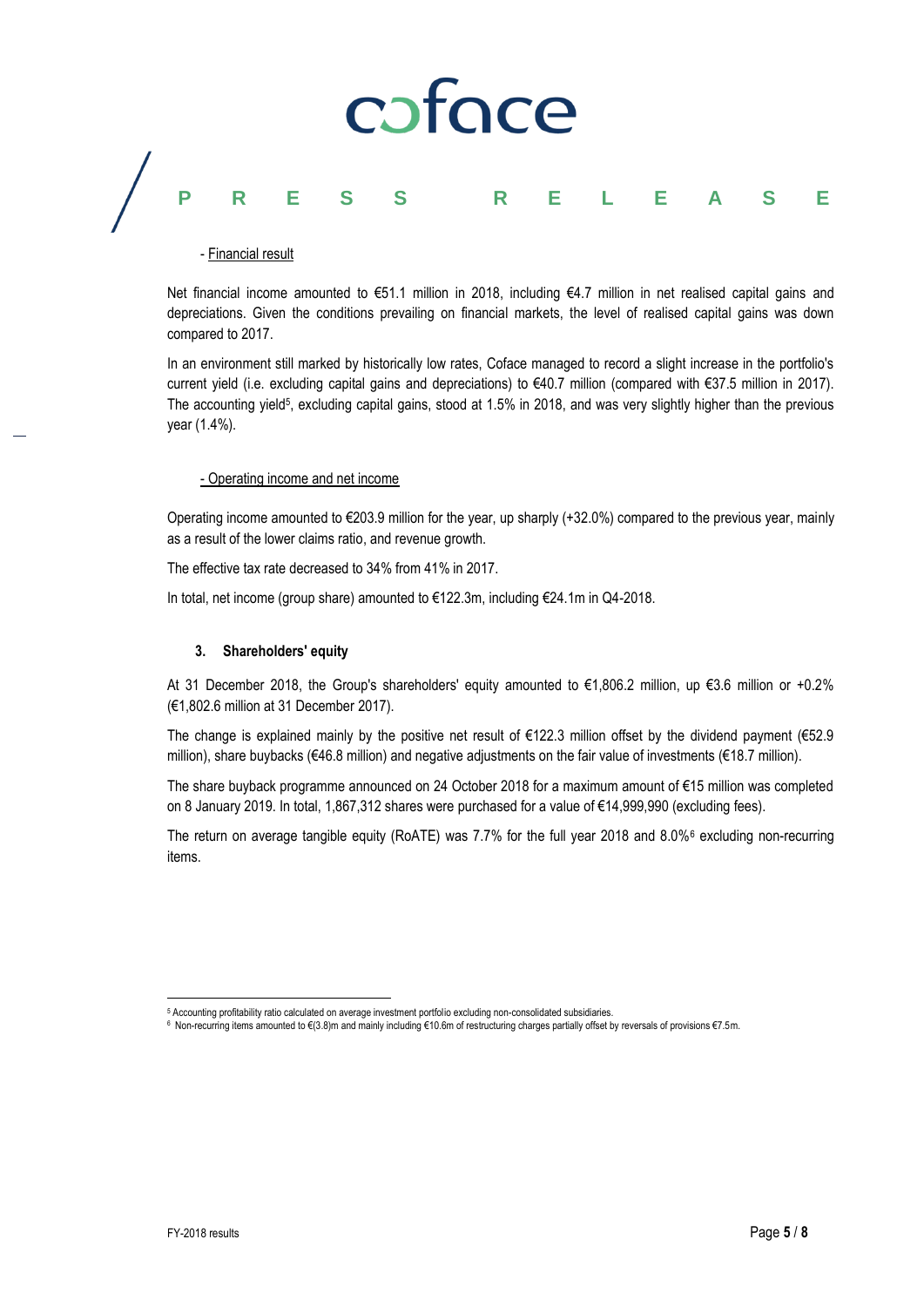# coface **PRESS RELEASE**

#### **4. Outlook**

The end of 2018 confirms Coface's scenario of a gradual normalisation of the risk environment. The economic environment is now clearly more volatile as new risk factors (Chinese slowdown, Brexit, shutdown, trade wars) come in addition to the risk areas already known (Argentina, Turkey).

In this economic context, Coface is confident in the relevance of its strategy, which is to become the most agile credit insurer, and remains focused on its implementation.

Thanks to its investments in risk management, Coface will pursue a disciplined underwriting policy, while noting the sensitivity of the credit insurance business to large claims, which can represent a significant portion of a quarter's profit.

Confident in the strength of its balance sheet, and in line with its capital management policy, the company will propose to its shareholders the distribution of 100% of its net income, including a minimum of 60% in the form of a dividend7.

Coface maintains its objective of submitting its application for approval of its internal model in the summer of 2019. Discussions with the regulator on this subject have begun.

Moreover, changes in the standard formula, the estimated effect of which is a decrease of between 15 and 20 points in the Group's solvency ratio, are now expected to be implemented in 2020.

The objectives of delivering a net combined ratio of around 83% through the cycle and achieving a RoATE of 8% + 1% are maintained.

#### **Conference call for financial analysts**

Coface's results for FY-2018 will be discussed with financial analysts during the conference call on 11 February at 18.00 (Paris time). Dial one of the following numbers: **+33 (1) 72 72 74 03** (France), **+44 2071 943 759** (United Kingdom), **+1 646 722 4916** (United States). The access code for participants is: **59598878#**

The presentation will be available (in English only) at the following address: <http://www.coface.com/Investors/financial-results-and-reports>

 $\overline{a}$ 

<sup>7</sup> The proposed distribution is subject to approval by the general shareholders meeting on 16 May 2019.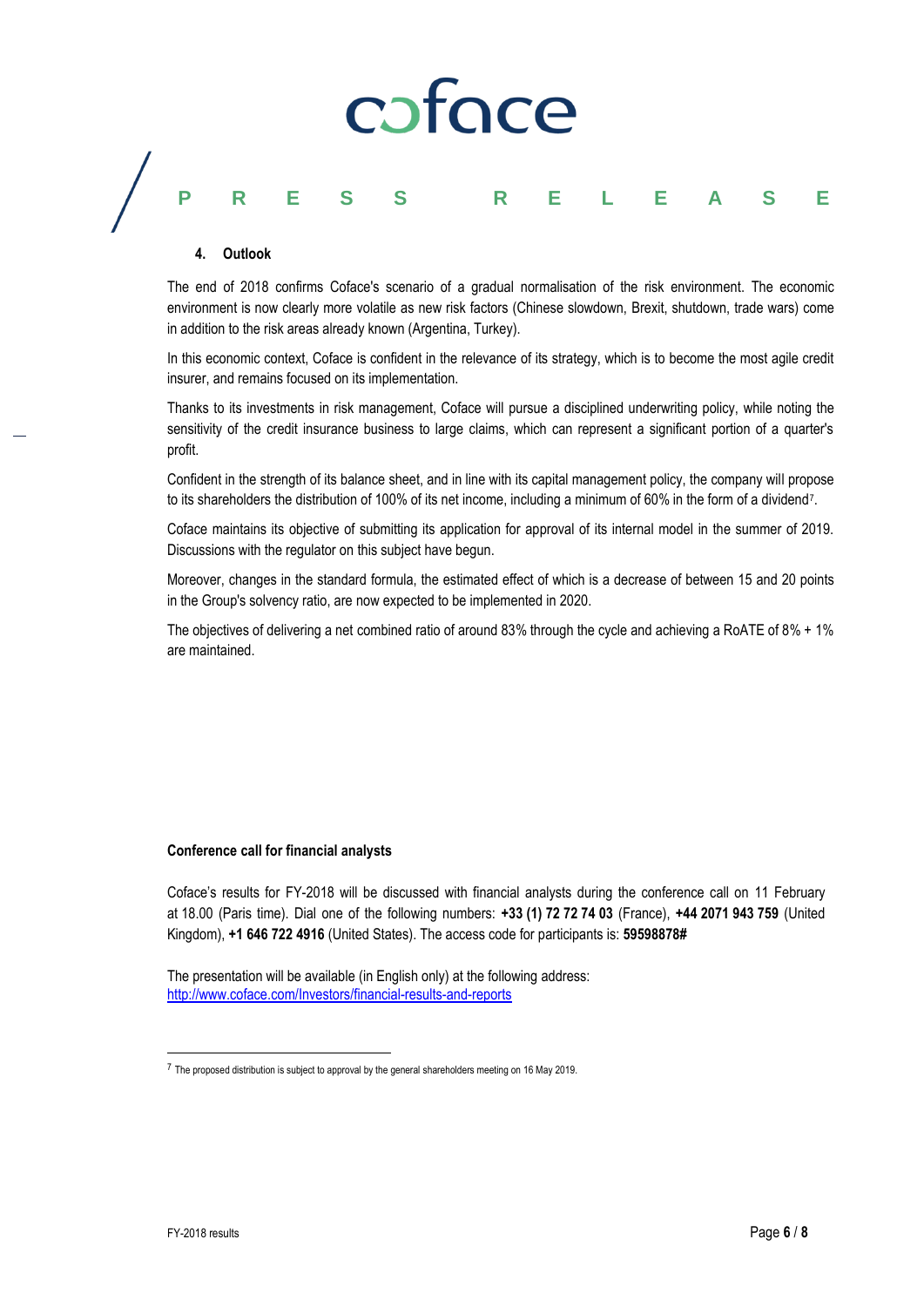

**Appendix**

### **Quarterly results**

| Income statement items in €m<br><b>Quarterly figures</b> | $Q1-17$ | $Q2-17$ | $Q3-17$ | Q4-17 | $Q1-18$ | $Q2-18$ | $Q3-18$ | Q4-18 | $\frac{9}{6}$ | $%$ ex.<br><b>FX</b> |
|----------------------------------------------------------|---------|---------|---------|-------|---------|---------|---------|-------|---------------|----------------------|
| Gross earned premiums                                    | 282.2   | 283.4   | 271.6   | 272.5 | 278.4   | 282.3   | 292.2   | 289.7 | $+6.3%$       | $+8.4%$              |
| Services revenue                                         | 66.1    | 60.0    | 57.9    | 61.2  | 65.6    | 58.7    | 58.5    | 59.3  | $(3.1)\%$     | (2.9)%               |
| <b>REVENUE</b>                                           | 348.3   | 343.4   | 329.4   | 333.7 | 344.0   | 340.9   | 350.7   | 349.1 | $+4.6%$       | $+6.3%$              |
| UNDERWRITING INCOME(LOSS)<br><b>AFTER REINSURANCE</b>    | 14.5    | 7.0     | 34.2    | 44.0  | 52.4    | 35.9    | 34.5    | 35.0  | x0.8          | x0.8                 |
| Investment income.<br>net of management expenses         | 5.6     | 20.2    | 18.9    | 10.6  | 8.3     | 4.6     | 29.6    | 8.6   | X0.8          | X <sub>0.8</sub>     |
| <b>CURRENT OPERATING INCOME</b>                          | 20.1    | 27.3    | 53.1    | 54.6  | 60.7    | 40.5    | 64.1    | 43.6  | x0.8          | x0.8                 |
| Other operating income / expenses                        | (1.0)   | 0.0     | (1.3)   | 1.7   | (2.3)   | 1.5     | (1.0)   | (3.2) | N.S           | N.S                  |
| <b>OPERATING INCOME</b>                                  | 19.2    | 27.3    | 51.7    | 56.3  | 58.4    | 42.0    | 63.1    | 40.5  | <b>X0.7</b>   | x0.7                 |
| <b>NET INCOME</b>                                        | 7.3     | 12.9    | 34.8    | 28.2  | 35.5    | 27.3    | 35.4    | 24.1  | x0.9          | x0.8                 |
| Income tax rate                                          | 52.0%   | 47.1%   | 27.3%   | 47.2% | 35.3%   | 26.4%   | 39.7%   | 32.8% | (14.4) ppts.  |                      |

Cumulated results

| Income statement items in $\epsilon$ m<br><b>Cumulated figures</b> | $Q1-17$ | H <sub>1</sub> -17 | 9M-17   | <b>FY-17</b> | $Q1-18$ | $H1-18$ | $9M-18$ | <b>FY-18</b> | $\frac{9}{6}$ | $%$ ex.<br><b>FX</b> |
|--------------------------------------------------------------------|---------|--------------------|---------|--------------|---------|---------|---------|--------------|---------------|----------------------|
| Gross earned premiums                                              | 282.2   | 565.6              | 837.2   | 1,109.7      | 278.4   | 560.7   | 852.9   | 1,142.6      | $+3.0%$       | $+5.7%$              |
| Services revenue                                                   | 66.1    | 126.2              | 184.0   | 245.2        | 65.6    | 124.3   | 182.8   | 242.1        | $(1.3)\%$     | (0.1)%               |
| <b>REVENUE</b>                                                     | 348.3   | 691.7              | 1,021.2 | 1,354.9      | 344.0   | 685.0   | 1.035.7 | 1,384.7      | $+2.2%$       | $+4.6%$              |
| <b>UNDERWRITING INCOME(LOSS)</b><br><b>AFTER REINSURANCE</b>       | 14.5    | 21.5               | 55.8    | 99.8         | 52.4    | 88.3    | 122.8   | 157.8        | x1.6          | x1.5                 |
| Investment income,<br>net of management expenses                   | 5.6     | 25.9               | 44.7    | 55.3         | 8.3     | 12.9    | 42.5    | 51.1         | $(7.5)\%$     | $+10.3%$             |
| <b>CURRENT OPERATING INCOME</b>                                    | 20.1    | 47.4               | 100.5   | 155.0        | 60.7    | 101.2   | 165.3   | 208.9        | x1.3          | x1.4                 |
| Other operating income / expenses                                  | (1.0)   | (0.9)              | (2.3)   | (0.6)        | (2.3)   | (0.8)   | (1.8)   | (5.0)        | N.S           | N.S                  |
| <b>OPERATING INCOME</b>                                            | 19.2    | 46.5               | 98.2    | 154.4        | 58.4    | 100.4   | 163.4   | 203.9        | x1.3          | x1.4                 |
| <b>NET INCOME</b>                                                  | 7.3     | 20.2               | 55.0    | 83.2         | 35.5    | 62.8    | 98.2    | 122.3        | x1.5          | x1.5                 |
| Income tax rate                                                    | 52.0%   | 49.0%              | 36.9%   | 40.8%        | 35.3%   | 31.7%   | 34.8%   | 34.4%        | $(6.4)$ ppts. |                      |